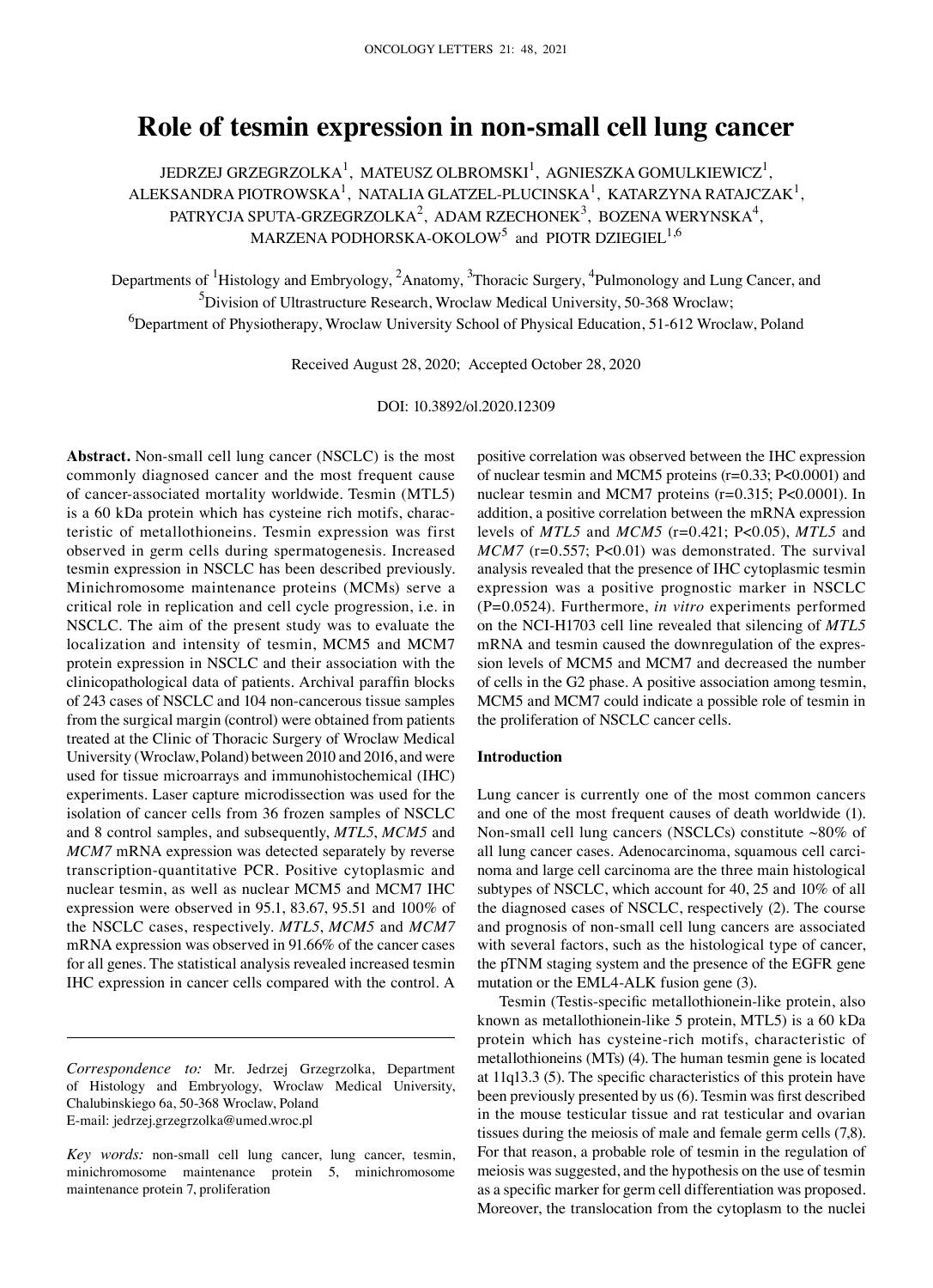of spermatocytes during the G2/M phase of the meiotic division may be indicative of the role of tesmin in the regulation of other genes involved in the process of spermatogenesis (7,9). In addition, the nuclear expression of tesmin is suggested to be a response to heavy metal ions stress related to the presence of high concentrations of zinc and cadmium  $(7,10)$ . The expression of *MTL5* mRNA was noted not only in murine ovaries and testes, but also in renal, brain, liver, and myocardial tissue. So far, the expression of tesmin in adult humans has been observed in prostate and gastric cancer (11,12). An increased expression of tesmin was also observed in NSCLC, and it was positively correlated with the expression of the Ki‑67 protein and associated with a poor prognosis (13).

The minichromosome maintenance protein complex (MCM) is a family of highly conservative, homogenous proteins (MCM2‑MCM7) that play an active role in DNA synthesis (forming the prereplication‑complex, which is a part of the replication forks) (14). The expression of MCM proteins is found in the early G1 phase, when the MCM2‑MCM7 proteins interact with each other and form stable heterohexamers (15). MCM proteins expression increases during the whole cell cycle and decreases during the differentiation or G0 phase. They participate in the rearrangement of the chromatin structure, the maintenance of genomic stability, the cellular response associated with cell cycle checkpoints and the regulation of transcription (16,17).

Many studies suggest that MCM proteins are expressed in cancer cells with a high proliferation activity. Consequently, they are considered as useful markers of proliferation in many cancers, including NSCLC (18,19).

The aim of this study was to examine the expression of tesmin (MTL5), MCM5 and MCM7 in NSCLC cases, as well as their associations with the clinicopathological data of patients.

#### **Materials and methods**

*Patients' characteristics.* The clinical material consisted of 243 paraffin blocks from patients operated on for non‑small cell lung cancer (NSCLC), including 92 cases of squamous cell lung carcinoma and 151 cases of lung adenocarcinoma. Additionally, 104 paraffin blocks from the surgical margin were used, which constituted the control for the analysed cases. In doubtful cases, immunohistochemical (IHC) anti-p63 (squamous cell lung carcinoma) and anti-TTF-1 (lung adenocarcinoma) reactions were performed in order to establish the final histopathological diagnosis. Moreover, the presence of necrosis in the neoplastic tumour was assessed by determining the percentage of the area of the histological preparation (stained with the HE method) covered by necrosis. After surgery, the median time that patients were followed for a 27 months (range: 0‑81 months, mean of 31.82±18.89). Three patients did not report for a check‑up after surgery. During the follow‑up period, 95 patients died.

The tumour fragments and the tissue fragments from the surgical margin were frozen in liquid nitrogen, then the tumor cells and the normal lung tissue cells were isolated by laser microdissection and used to analyse *MTL5*, *MCM5* and *MCM7* mRNA expressions. The median time that these cases were followed for was 24 months (range: 0-24 months, mean of 20.44±7.137). During the follow‑up period, 18 patients died.

All patients were operated on in the years 2010‑2016 at the Department of Thoracic Surgery of the Medical University in Wroclaw.

The specific clinicopathological data of the patients are presented in Table I.

*Tissue microarrays (TMAs).* The TMA method is a accepted method of archiving material in paraffin blocks with many advantages including economic aspects, stability of IHC reaction conditions and the time of evaluation of IHC results with relatively small restrictions (20). In our study 16 TMAs were prepared from 243 cases of NSCLC and 104 cases of control lung tissue from the surgical margin. Prior to performing TMA blocks the histological slides stained with haematoxylin and eosin were obtained from whole samples of NSCLC cases archived in the form of paraffin blocks (donor blocks). The slides were scanned using the Pannoramic Midi II histological scanner (3DHISTECH Ltd.). After that by using the Pannoramic Viewer Program (3DHISTECH Ltd.), the representative areas from the entire sections where selected. In addition, to increase the representativeness of each case, 3 representative cores with a size of 1.5 mm from the donor block were selected and then transferred to the TMA 'recipient' block using the TMA Grand Master (3DHISTECH Ltd.).

*Immunohistochemistry.* The paraffin blocks with NSCLC cases were cut into  $4-\mu m$  sections. The IHC reactions were performed using anti‑tesmin rabbit polyclonal antibody (Novus Biologicals; cat. no. NBP2‑13624) in a 1:400 dilution, anti-MCM5 (Santa Cruz Biotechnology, Inc.; sc-165994) in a 1:100 dilution, anti‑MCM7 (Santa Cruz Biotechnology, Inc.; sc-9966) in a 1:50 dilution and anti-Ki-67 mouse monoclonal antibody Clone MIB-1 (Dako) ready-to-use. The IHC reactions were performed using the DAKO Autostainer Link 48 (Dako). The visualization of the reactions was carried out using EnVision™ FLEX High pH (Link) reagents (Dako), according to the manufacturer's instructions. Positive IHC reaction for the tesmin antigen was assessed using the immunoreactive score (IRS) scale by Remmele and Stegner (21). This scale evaluates the percentage of positive cancer cells (A) and the staining intensity of the reaction (B). The final result is the product of these two values (AxB). Following the antibody manufacturer instructions, before carrying out the IHC experiments, we performed reactions to the positive and negative controls.

Additionally, the nuclear expression intensity for the Ki-67, MCM5 and MCM7 proteins was determined using a scale that analyses the percentage of the number of cancer cells with positive nuclear expression of the antigens studied, according to the following scale: 0%, 0 p.; 1‑10%, 1 p.; 11‑25%, 2 p.; 26‑50%, 3 p.; 51‑100%, 4 p. All specimens were assessed using an OLYMPUS BX-41 light microscope (Olympus) by two independent pathologists. In cases with divergent scores the evaluation was reassessed and discussed until consensus was reached. The final result was the mean of the IHC expression scores of 3 TMA cores. Moreover, p63 and TTF‑1 antigen expressions were used to confirm the histological type of the tumor  $(TTF-1(+))$  adenocarcinoma; p63(+) squamous cell carcinoma).

*Cell line.* Lung cancer cell line NCI‑H1703 (lung squamous cell carcinoma) was obtained from the American Type Culture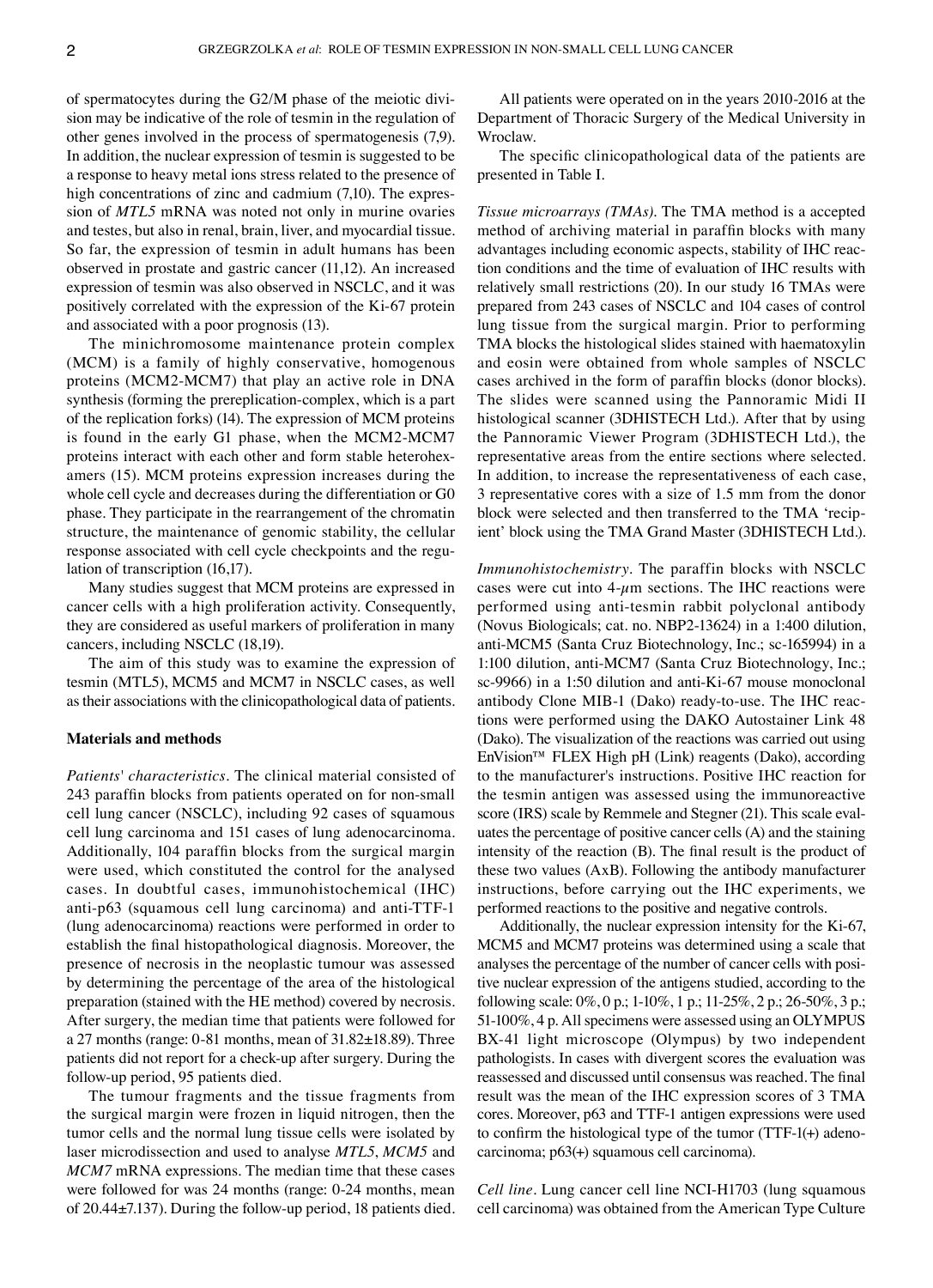Table I. Patients and tumour characteristics.

| 66.40±7.4 (50-84) 65.29±7.52 (52-77)<br>Mean age,<br>years (range)<br>Sex, $n$ (%)<br>Male<br>145 (59.67)<br>21 (58.33)<br>98 (40.33)<br>15 (41.67)<br>Female<br>Tumour size, $n(\%)$<br>T <sub>1</sub><br>76 (31.28)<br>8 (22.22)<br>124 (51.03)<br>T <sub>2</sub><br>20 (55.56)<br>T <sub>3</sub><br>24 (9.88)<br>5(13.89)<br>T <sub>4</sub><br>5(2.06)<br>1(2.78)<br>14 (5.76)<br>2(5.56)<br>No data<br>Lymph nodes, $n$ (%)<br>N <sub>0</sub><br>147 (60.49)<br>22 (61.11)<br>82 (33.74)<br>N1, N2, N3<br>12 (33.33)<br>No data<br>14(5.76)<br>2(5.56)<br>Grade, n (%)<br>G1<br>0(0.00)<br>3(1.23)<br>G2<br>150(61.73)<br>25 (69.44)<br>90 (37.04)<br>G <sub>3</sub><br>10(27.78)<br>0(0.00)<br>1(2.78)<br>No data<br>$pTNM, n(\%)$ | $RT-qPCR(n=36)$ |
|-----------------------------------------------------------------------------------------------------------------------------------------------------------------------------------------------------------------------------------------------------------------------------------------------------------------------------------------------------------------------------------------------------------------------------------------------------------------------------------------------------------------------------------------------------------------------------------------------------------------------------------------------------------------------------------------------------------------------------------------|-----------------|
|                                                                                                                                                                                                                                                                                                                                                                                                                                                                                                                                                                                                                                                                                                                                         |                 |
|                                                                                                                                                                                                                                                                                                                                                                                                                                                                                                                                                                                                                                                                                                                                         |                 |
|                                                                                                                                                                                                                                                                                                                                                                                                                                                                                                                                                                                                                                                                                                                                         |                 |
|                                                                                                                                                                                                                                                                                                                                                                                                                                                                                                                                                                                                                                                                                                                                         |                 |
|                                                                                                                                                                                                                                                                                                                                                                                                                                                                                                                                                                                                                                                                                                                                         |                 |
|                                                                                                                                                                                                                                                                                                                                                                                                                                                                                                                                                                                                                                                                                                                                         |                 |
|                                                                                                                                                                                                                                                                                                                                                                                                                                                                                                                                                                                                                                                                                                                                         |                 |
|                                                                                                                                                                                                                                                                                                                                                                                                                                                                                                                                                                                                                                                                                                                                         |                 |
|                                                                                                                                                                                                                                                                                                                                                                                                                                                                                                                                                                                                                                                                                                                                         |                 |
|                                                                                                                                                                                                                                                                                                                                                                                                                                                                                                                                                                                                                                                                                                                                         |                 |
|                                                                                                                                                                                                                                                                                                                                                                                                                                                                                                                                                                                                                                                                                                                                         |                 |
|                                                                                                                                                                                                                                                                                                                                                                                                                                                                                                                                                                                                                                                                                                                                         |                 |
|                                                                                                                                                                                                                                                                                                                                                                                                                                                                                                                                                                                                                                                                                                                                         |                 |
|                                                                                                                                                                                                                                                                                                                                                                                                                                                                                                                                                                                                                                                                                                                                         |                 |
|                                                                                                                                                                                                                                                                                                                                                                                                                                                                                                                                                                                                                                                                                                                                         |                 |
|                                                                                                                                                                                                                                                                                                                                                                                                                                                                                                                                                                                                                                                                                                                                         |                 |
|                                                                                                                                                                                                                                                                                                                                                                                                                                                                                                                                                                                                                                                                                                                                         |                 |
|                                                                                                                                                                                                                                                                                                                                                                                                                                                                                                                                                                                                                                                                                                                                         |                 |
|                                                                                                                                                                                                                                                                                                                                                                                                                                                                                                                                                                                                                                                                                                                                         |                 |
|                                                                                                                                                                                                                                                                                                                                                                                                                                                                                                                                                                                                                                                                                                                                         |                 |
|                                                                                                                                                                                                                                                                                                                                                                                                                                                                                                                                                                                                                                                                                                                                         |                 |
| 104 (42.80)<br>15 (41.67)<br>Ι                                                                                                                                                                                                                                                                                                                                                                                                                                                                                                                                                                                                                                                                                                          |                 |
| $\mathbf{I}$<br>76 (31.28)<br>15 (41.67)                                                                                                                                                                                                                                                                                                                                                                                                                                                                                                                                                                                                                                                                                                |                 |
| III<br>46 (18.93)<br>4(11.11)                                                                                                                                                                                                                                                                                                                                                                                                                                                                                                                                                                                                                                                                                                           |                 |
| IV<br>2(0.82)<br>0(0.00)                                                                                                                                                                                                                                                                                                                                                                                                                                                                                                                                                                                                                                                                                                                |                 |
| 15(6.17)<br>2(5.56)<br>No data                                                                                                                                                                                                                                                                                                                                                                                                                                                                                                                                                                                                                                                                                                          |                 |
| Stage, n (%)                                                                                                                                                                                                                                                                                                                                                                                                                                                                                                                                                                                                                                                                                                                            |                 |
| Early<br>180 (74.07)<br>30 (83.33)                                                                                                                                                                                                                                                                                                                                                                                                                                                                                                                                                                                                                                                                                                      |                 |
| Advanced<br>48 (19.75)<br>4(11.11)                                                                                                                                                                                                                                                                                                                                                                                                                                                                                                                                                                                                                                                                                                      |                 |
| 15(6.17)<br>2(5.56)<br>No data                                                                                                                                                                                                                                                                                                                                                                                                                                                                                                                                                                                                                                                                                                          |                 |
| Histology, $n$ (%)                                                                                                                                                                                                                                                                                                                                                                                                                                                                                                                                                                                                                                                                                                                      |                 |
| Adeno<br>151 (62.14)<br>18 (50.00)                                                                                                                                                                                                                                                                                                                                                                                                                                                                                                                                                                                                                                                                                                      |                 |
| <b>SCC</b><br>92 (37.86)<br>18 (50.00)                                                                                                                                                                                                                                                                                                                                                                                                                                                                                                                                                                                                                                                                                                  |                 |
| $p63, n(\%)$                                                                                                                                                                                                                                                                                                                                                                                                                                                                                                                                                                                                                                                                                                                            |                 |
| Positive<br>111 (45.68)<br>20 (55.56)                                                                                                                                                                                                                                                                                                                                                                                                                                                                                                                                                                                                                                                                                                   |                 |
| Negative<br>89 (36.63)<br>11 (30.56)                                                                                                                                                                                                                                                                                                                                                                                                                                                                                                                                                                                                                                                                                                    |                 |
| No data<br>43 (17.70)<br>5(13.89)                                                                                                                                                                                                                                                                                                                                                                                                                                                                                                                                                                                                                                                                                                       |                 |
| TTF-1, $n$ (%)                                                                                                                                                                                                                                                                                                                                                                                                                                                                                                                                                                                                                                                                                                                          |                 |
| Positive<br>156 (64.20)<br>20 (55.56)                                                                                                                                                                                                                                                                                                                                                                                                                                                                                                                                                                                                                                                                                                   |                 |
| 44 (18.11)<br>11 (30.56)<br>Negative                                                                                                                                                                                                                                                                                                                                                                                                                                                                                                                                                                                                                                                                                                    |                 |
| 43 (17.70)<br>No data<br>5(13.89)                                                                                                                                                                                                                                                                                                                                                                                                                                                                                                                                                                                                                                                                                                       |                 |
| Tesmin IHC, n (%)<br><b>IRS</b>                                                                                                                                                                                                                                                                                                                                                                                                                                                                                                                                                                                                                                                                                                         |                 |
| $\boldsymbol{0}$<br>12 (4.94)                                                                                                                                                                                                                                                                                                                                                                                                                                                                                                                                                                                                                                                                                                           |                 |
| $1 - 12$<br>231 (95.06)                                                                                                                                                                                                                                                                                                                                                                                                                                                                                                                                                                                                                                                                                                                 |                 |
| Nuclear                                                                                                                                                                                                                                                                                                                                                                                                                                                                                                                                                                                                                                                                                                                                 |                 |
| $\boldsymbol{0}$<br>40 (16.46)                                                                                                                                                                                                                                                                                                                                                                                                                                                                                                                                                                                                                                                                                                          |                 |
| 203 (83.54)<br>$1-4$                                                                                                                                                                                                                                                                                                                                                                                                                                                                                                                                                                                                                                                                                                                    |                 |

IHC, immunohistochemistry; RT-qPCR, reverse transcriptionquantitative PCR; TTF-1, thyroid transcription factor 1; IRS, immunoreactive score; SCC, squamous cell carcinoma of the lung.

Collection. RPMI‑1640 cell culture medium was used. The medium was additionally supplemented with L‑glutamine to a final concentration of 2 mM, and with foetal bovine serum to a final concentration of 10%. All of the cell culture media and reagents were provided by Sigma‑Aldrich; Merck KGaA. In addition, we performed *in vitro* knock down experiments on the NCI‑H1703 NSCLC cell line using Tesmin Silencer siRNAs s18519 and s18520 (Thermo Fisher Scientific, Inc.), receiving the silencing of the tesmin expression at a height of  $\sim$ 55 kDa, as presented in our previous work (13). All experiments were performed in duplicate.

*Cell cycle analyses by flow cytometry (FACS).* The count of cultured cells (NCI‑H1703) in the phases of the cell cycle was evaluated using the FACSCanto II flow cytometer (BD Biosciences) and FxCycle PI/RNase Staining Solution (Life Technologies; Thermo Fisher Scientific, Inc.), according to the manufacturer's instructions.

*Laser capture microdissection (LCM).* Frozen tissue samples of 36 NSCLC cases and 8 cases of non‑malignant lung tissue (NMLT) (control) were used for RNA extraction. Tissue sections of  $10$ - $\mu$ m thickness were prepared with use of a Leica CM1950 cryostat (Leica Microsystems) and placed on a polyethylene terephthalate membrane slide (MMI). The slides were fixed in 70% isopropyl alcohol and stained with HE by using the H&E Staining Kit for LCM (MMI). LCM was performed using the MMI CellCut Plus System (MMI). The dissected neoplastic and normal cells were collected onto the adhesive lid of  $500-\mu l$  tubes (MMI). Total RNA was isolated from the tissue samples by using the RNeasy Micro Kit (Qiagen) according to the manufacturer's instructions. The protocol included on‑column DNase digestion to eliminate genomic DNA. First‑strand cDNA was synthesized using the QuantiTect Reverse Transcription Kit (Qiagen), according to the manufacturer's instructions.

*Reverse transcription‑quantitative PCR (RT‑qPCR).* The mRNA expression of *MTL5*, *MCM5* and *MCM7* was studied on 36 cases of NSCLC and 8 control cases (18 cases of adenocarcinoma, 18 cases of squamous cell carcinoma and 8 cases of NMLT), as well as on cell cultures of NCI-H1703. Total RNA was extracted from the studied tissues and the cell line with the use of the RNeasy Mini Kit (Qiagen), according to the manufacturer's protocol. In order to eliminate genomic DNA contamination, on‑column DNase digestion was performed using the RNase‑Free DNase Set (Qiagen). The concentration and quality of the RNA samples were assessed by spectrophotometry using NanoDrop 1000 (Thermo Fisher Scientific, Inc.). First-strand cDNA was synthesized with the High Capacity cDNA Reverse Transcription Kit (Applied Biosystems; Thermo Fisher Scientific, Inc.). RT‑qPCR was performed using the 7900HT Fast Real‑Time PCR System and the TaqMan Gene Expression Master Mix (Applied Biosystems; Thermo Fisher Scientific, Inc.). β‑actin (*ACTB*) was used as an endogenous control. The following sets of primers and TaqMan probes were used in the studies: Hs01127481\_m1 for *MTL5*, Hs01052148\_m1 for *MCM5*, Hs00428518\_m1 for MCM7 and Hs99999903\_m1 for *ACTB* (Applied Biosystems; Thermo Fisher Scientific, Inc.). The reactions were conducted in triplicates under the following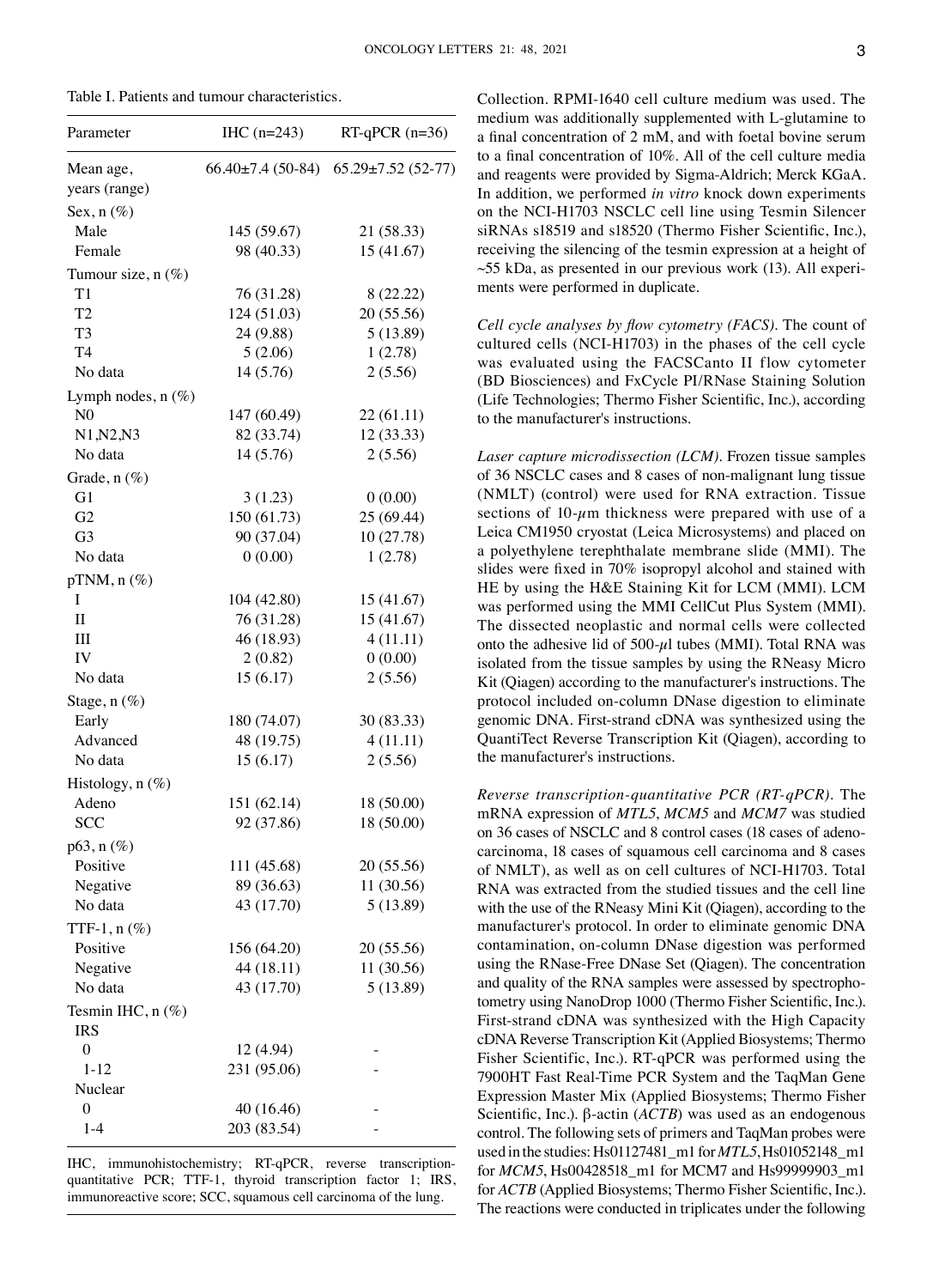conditions: polymerase activation at  $50^{\circ}$ C for 2 min, denaturation at 94˚C for 10 min followed by 40 cycles of denaturation at 94˚C for 15 sec and annealing with synthesis at 60˚C for 1 min. The relative expression of *MTL5* mRNA was calculated using the  $\Delta\Delta Cq$  method (22).

*Protein isolation, SDS‑PAGE and western blotting.* The Western blot technique (WB) was used to determine tesmin, MCM5 and MCM7 expression levels on the cell cultures of NCI‑H1703. Whole protein lysates from the cell culture samples were obtained using the T-PER Tissue Protein Extraction Reagent (Thermo Fisher Scientific, Inc.) with the addition of the Halt™ Protease Inhibitor Cocktail (Thermo Fisher Scientific, Inc.) and 0.2 mM PMSF (Sigma-Aldrich; Merck KGaA). Protein concentrations were quantified using the Pierce BCA Protein Assay Kit (Thermo Fisher Scientific, Inc.) and the NanoDrop™ 1000 (Thermo Fisher Scientific) spectrophotometer. Equal amounts of total protein  $(30 \mu g)$ were mixed with Laemmli sample buffer and resolved on 10% acrylamide gel by SDS‑PAGE. After electrophoresis, the samples were transferred to Immobilon‑P polyvinylidene difluoride (PVDF) membranes (Merck KGaA) in the XCell SureLock™ Mini‑Cell Electrophoresis System (Thermo Fisher Scientific, Inc.). Next, the membranes were blocked in 4% bovine serum albumin solution (Merck KGaA) in TBST buffer (0.2 M Tris; 1.5 M NaCl; 0.1% Tween‑20). After blocking, the membranes were incubated overnight at 4˚C with the primary rabbit anti‑human tesmin polyclonal antibody (NBP2‑13624; Novus Biologicals), diluted at 1:200, anti‑MCM5 antibody (Santa Cruz Biotechnology, Inc.; sc-165994) diluted at 1:200 and anti-MCM7 (Santa Cruz Biotechnology, Inc.; sc-9966) antibody diluted at 1:200. Further, the membranes were incubated with secondary HRP-conjugated donkey anti-rabbit antibody (715-035-152; Jackson ImmunoResearch), diluted at 1:3,000 for 1 h at room temperature. Finally, the membranes were rinsed and treated with the Luminata Classico (Merck KGaA) chemiluminescent substrate. The reactions were visualized using the ChemiDoc Imaging System (Bio‑Rad Laboratories). β‑actin detected with primary rabbit anti-human β-actin antibody (4970; Cell Signaling Technology) diluted at 1:1,000 and secondary HRP-conjugated donkey anti-rabbit antibody (711-035-152; Jackson ImmunoResearch) diluted at 1:3,000 were used as an internal control to normalize the amount of tesmin. A densitometric analysis of the results obtained was performed with the use of the Image Lab software (Bio‑Rad Laboratories).

*Statistical analysis.* The Kolmogorov‑Smirnov test was used to evaluate the normality assumption of the examined groups. The Student's t‑test, unpaired t‑tests, Mann‑Whitney, Kruskal‑Wallis test with Dunn's multiple comparison test and MANOVA with Bonferroni post hoc tests were used to compare the differences in the expression of the examined markers in *in vitro* results and in all groups of patients and the clinicopathological data. Additionally, the Spearman's corre‑ lation test was used to analyse the existing correlations. The Kaplan–Meier method was used to construct survival curves. The Gehan-Breslow-Wilcoxon method and the univariate and multivariate Cox analyses of survival were performed to evaluate the analysis of survival. All statistical analyses Table II. Correlations of IHC tesmin expression and *MTL5* mRNA expression in cancer cells of non-small cell lung cancer (n=243 for IHC analysis; n=36 for reverse transcriptionquantitative PCR analysis; Spearman correlation test).

| Markers                       | r        | P-value  |
|-------------------------------|----------|----------|
| Tesmin IRS vs. tesmin nuclear | $-0.007$ | 0.9086   |
| Tesmin IRS vs. Ki-67          | 0.015    | 0.8060   |
| Tesmin IRS vs. MCM5           | 0.049    | 0.4436   |
| Tesmin IRS vs. MCM7           | 0.034    | 0.5954   |
| Tesmin nuclear vs. Ki-67      | 0.239    | <0.0010  |
| Tesmin nuclear vs. MCM5       | 0.336    | < 0.0001 |
| Tesmin nuclear vs. MCM7       | 0.315    | < 0.0001 |
| $Ki-67$ vs. MCM5              | 0.634    | < 0.0001 |
| $Ki-67$ vs. MCM7              | 0.603    | < 0.0001 |
| MCM5 vs. MCM7                 | 0.722    | < 0.0001 |
| $MTL5$ vs. $MCM5$             | 0.421    | <0.0500  |
| MTL5 vs. MCM7                 | 0.553    | < 0.0100 |
| MCM5 vs. MCM7                 | 0.861    | < 0.0001 |

IHC, immunohistochemistry; MTL5, tesmin; MCM, minichromosome maintenance protein; IRS, immunoreactive score.

were conducted using Prism 5.0 (GraphPad Software) and Statistica 13.3 (Tibco Software, Inc.). The results were considered statistically significant when P<0.05.

#### **Results**

*Cell line (in vitro tests).* The analysis of the cell cycle by means of the assessment of the DNA content in the NCI‑H1703 cells stained with propidium diodide and then analysed in the flow cytometer showed that in the NCI-H1703 cell line with a silenced *MTL5* expression the percentage of cells in the G1/G0 phase increased significantly, while decreasing in the G2/M phase (at 72 h of incubation) (P<0.0001; MANOVA, Bonnferoni post hoc test; Fig. 1A).

Moreover, the statistical analysis of the results obtained by RT‑qPCR showed a significantly lower expression of *MTL5* mRNA in the line with the silenced expression of this gene compared to the control line, as well as no differences in the expression of *MCM5* and *MCM7* in the line with silenced *MTL5* expression compared to the control line (Fig. 1B-D). In contrast, the expression of the tesmin, MCM5 and MCM7 proteins (analysed by means of optical density obtained by WB method) was lower in the line with silenced *MTL5* expression than in the control line (Fig. 1E‑H).

*RT*-qPCR. The analysis of the expression of the mRNA isolated by laser microdissection showed the expression of *MTL5*, *MCM5* and *MCM7* in 91.66% of cases. This expres– sion was significantly higher in NSCLC compared to the control(Fig. 2A). There was no significant relationship between the expression of *MTL5* and the histological type (Fig. 2B). Correlation analysis of mRNA expression: *MTL5* and *MCM5* as well as *MTL5* and *MCM7* showed statistically significant mean positive correlations (Table II).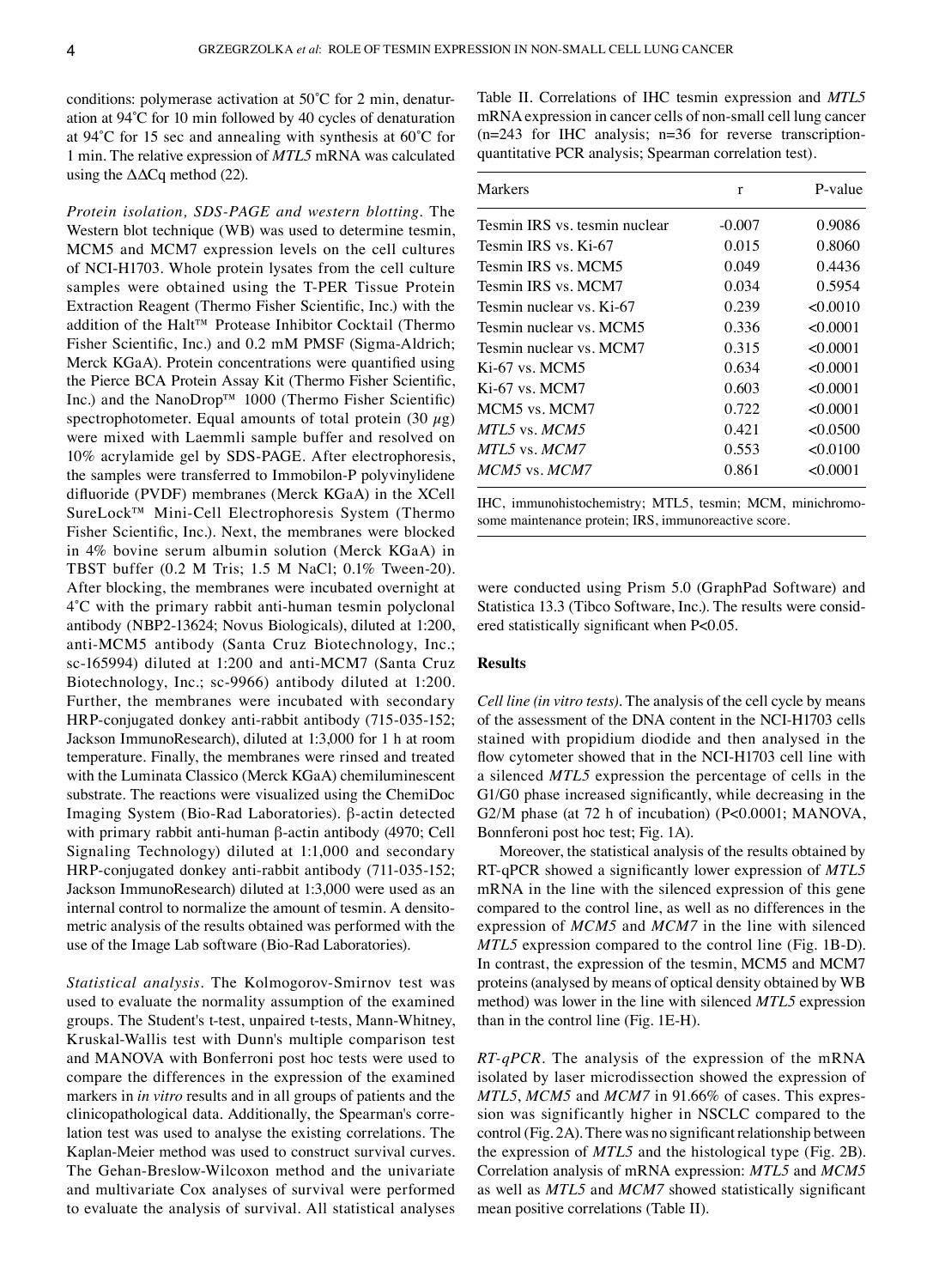

Figure 1. *In vitro* study of tesmin silencing in NCI-H1703 cell line. (A) Percentage distribution of NCI-H1703 cells in particular phases of the cell cycle in the control line (Ctrl) and with silenced expression of *MTL5* mRNA (siRNA) after 48 and 72 h of incubation with *MTL5* siRNA there was a reduction in the number of cells in G2/M phase. (B) Incubation with *MTL5* siRNA induced a significant decrease in *MTL5* mRNA expression at 72 h compared with controls at 48 and 72 h. Incubation with *MTL5* siRNA did not significantly alter the mRNA expression of (C) *MCM5* and (D) *MCM7*. (E) Western blot analysis of tesmin, MCM5 and MCM7 protein expression. The expression levels of tesmin as well as of MCM5 and MCM7 analysed by means of optical density obtained by the western blot analysis after 72 h of incubation with *MTL5* siRNA revealed a significantly lower expression of (F) tesmin protein, (G) MCM5 protein and (H) MCM7 protein. All experiments were performed in duplicate (Kruskal‑Wallis test with Dunn's post hoc test; \* P<0.05; \*\*P<0.01; \*\*\*P<0.001). Ctrl, control; MTL5, tesmin; siRNA, small interfering RNA; MCM, minichromosome maintenance protein; RQ, relative quantification; OD, optical density.

*IHC*. In the analysed NSCLC cases, positive cytoplasmic (95.6%) and nuclear (83.4%) IHC expression of tesmin were demonstrated (Fig. 3A‑D). Both nuclear and cytoplasmic tesmin expressions were significantly higher in NSCLC cases compared to the control (Fig. 2C and D). Comparing the expression of tesmin in cases of squamous cell carcinoma showed a significantly higher nuclear expression of this protein in this histological type than in adenocarcinoma cases, while the cytoplasmic expression was significantly higher in cases of adenocarcinoma in comparison to squamous cell carcinoma cases (Fig. 2E and F). An analysis of the comparison of the expression of tesmin with the clinicopathological data of the NSCLC cases showed that nuclear tesmin expression was significantly lower in pT1 cases compared to pT2‑T4 cases in both the whole NSCLC group and the squamous cell carcinoma group, but not in the adenocarcinoma group (respectively: 1.85±1.53 vs. 2.37±1.48, P<0.05; 1.49±1.45 vs. 2.98±1.25, P<0.0001; 1.85±1.53 vs. 1.84±1.46, P>0.05). Moreover, a mean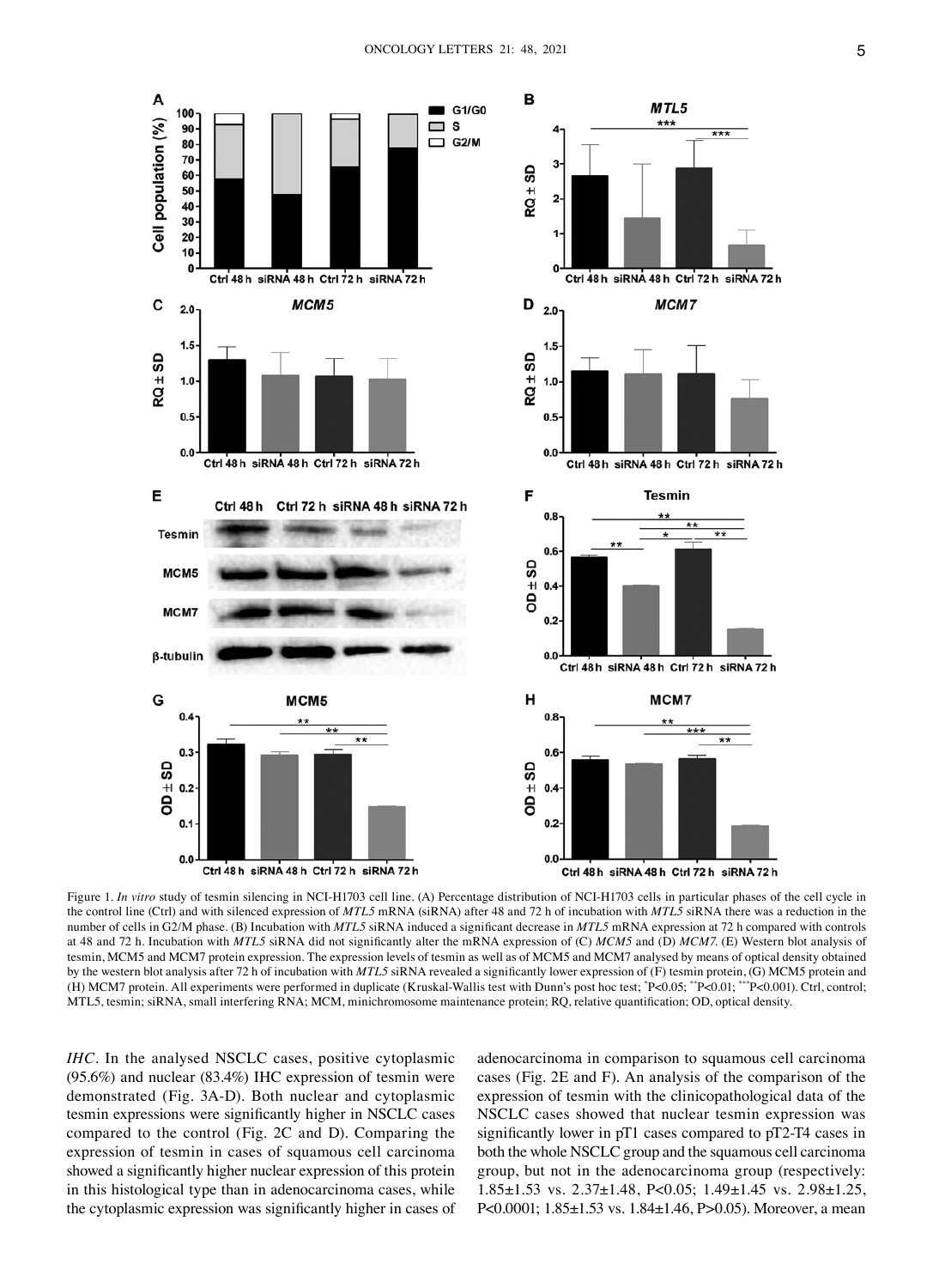

Figure 2. Analysis of the expression levels of *MTL5* mRNA isolated by laser microdissection revealed (A) a significantly higher level of *MTL5* mRNA expression in NSCLC cancer cells compared with the control, while (B) no significant differences were found in particular NSCLC subtypes. The statistical analysis of the immunohistochemistry expression of tesmin revealed that both (C) cytoplasmic and (D) nuclear expression levels were significantly higher in NSCLC cells compared with the control. (E) Cytoplasmic tesmin expression was higher in adenocarcinoma, while (F) nuclear expression was higher in squamous cell carcinoma (Mann-Whitney test; \*P<0.05; \*\*P<0.01; \*\*\*\*P<0.0001). MTL5, tesmin; NSCLC, non-small cell lung cancer; RQ, relative quantification; IRS, immunoreactive score΄ NSCLC, Non‑small cell lung cancer.

positive correlation between the tesmin nuclear expression and the percentage of the area of the preparation covered by necrosis was demonstrated (r=0.299, P<0.0001), which was not observed for the cytoplasmic expression. The nuclear expression of tesmin in the NSCLC group correlated positively with the expression of the marker p63 ( $r=0.464$ , P<0.0001), and negatively with the expression of the marker TTF-1 (r=-0.382, P<0.0001). On the other hand, the cytoplasmic expression of tesmin in the NSCLC group correlated with the expression of the marker TTF-1 ( $r=0.244$ , P<0.001), while showing no correlation with the expression of the marker p63 ( $r = 0.178$ ,  $P < 0.05$ ).

Additionally, no correlation was found between the expres– sion of tesmin (both cytoplasmic and nuclear) and other clinicopathological data such as patient's age, sex, tumour size, pN, pM, clinical stage or tobacco smoking status (Fig. S1).

The analysis of the correlation of the intensity of the expression of tesmin (IHC) and the proliferation markers

showed that the nuclear (but not the cytoplasmic) expression of tesmin correlated moderately positively with the nuclear expression of MCM5, MCM7 and Ki-67 (Fig. 3E-H; Table II).

*Survival analysis.* The analysis of the survival of the NSCLC cases showed that patients without confirmed (by the IHC method) cytoplasmic expression of tesmin in the tumour cells lived longer that patients with confirmed tesmin expression (P=0.052, Gehan‑Breslow‑Wilcoxon test; Fig. 4A). This relationship was not demonstrated for the nuclear expression of tesmin (IHC). Similarly, patients with low *MTL5* mRNA expression lived significantly longer than patients with high *MTL5* mRNA expression (P<0.05, Gehan-Breslow-Wilcoxon test; Fig. 4B). Moreover, univariate and multivariate Cox survival analyses showed that in NSCLC cases, only pT and pN are independent prognostic factors (Tables III‑V).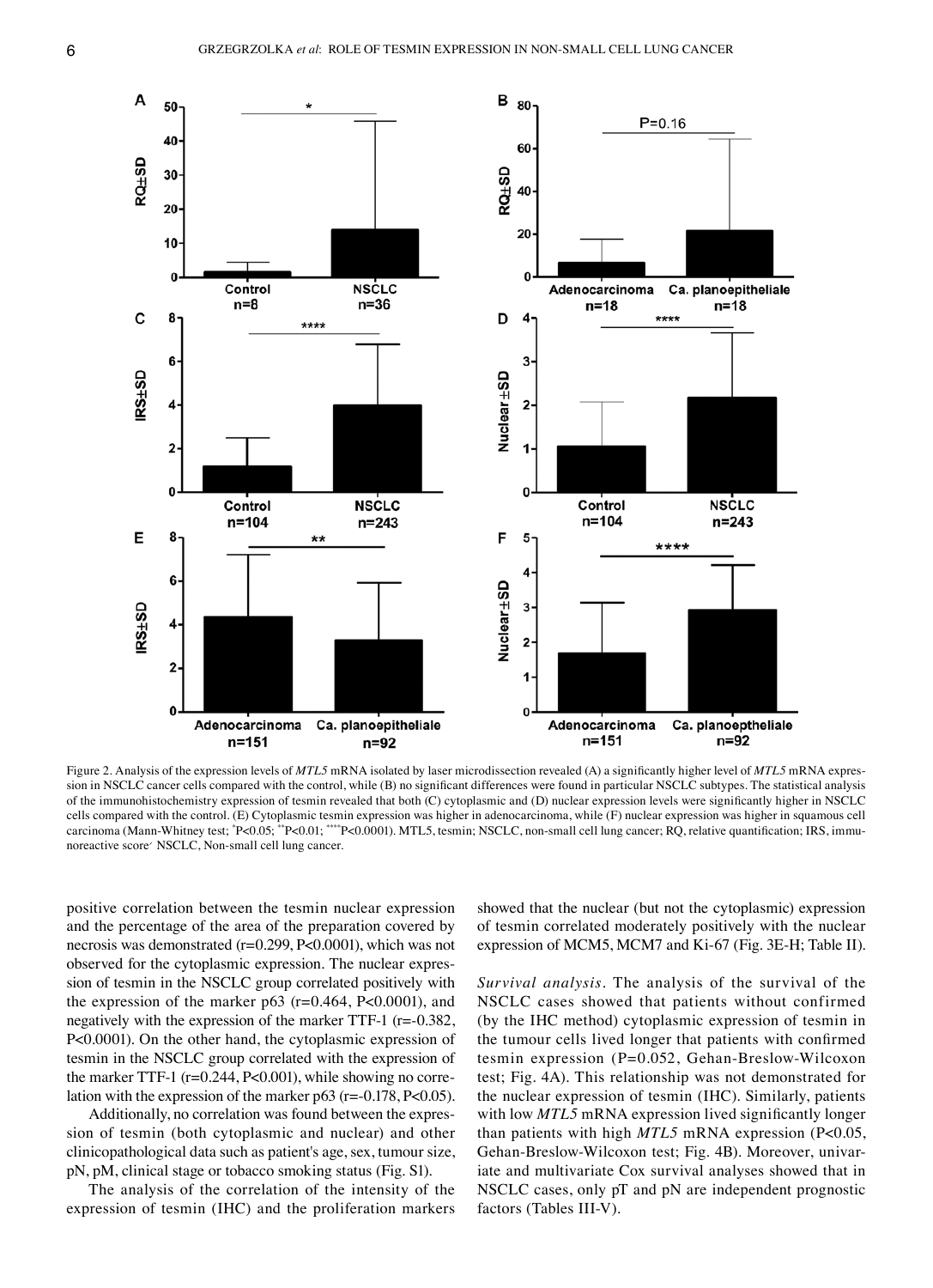

Figure 3. Immunohistochemical analysis of tesmin expression in controls and non-small cell lung cancer. (A) Low expression levels of tesmin in non-malignant lung tissue (mainly lung macrophages). (B) Nuclear-cytoplasmic expression of tesmin in non-small cell lung cancer cells. (C) Low and (D) high cytoplasmic expression of tesmin. (E) Low and (F) high MCM5 nuclear expression. (G) Low and (H) high MCM7 nuclear expression. Magnification, x200. MCM, minichromosome maintenance protein.



Figure 4. Kaplan-Meier survival curves and survival analysis of patients with high and low MTL5 and tesmin expression. (A) Elevated cytoplasmic expression levels of tesmin in NSCLC cells are an unfavourable prognostic factor. (B) Similarly, patients with an elevated tesmin mRNA expression (cut-off, median) in NSCLC cells had significantly shorter survival (Gehan-Breslow-Wilcoxon test). NSCLC, non-small cell lung cancer; RQ, relative quantification.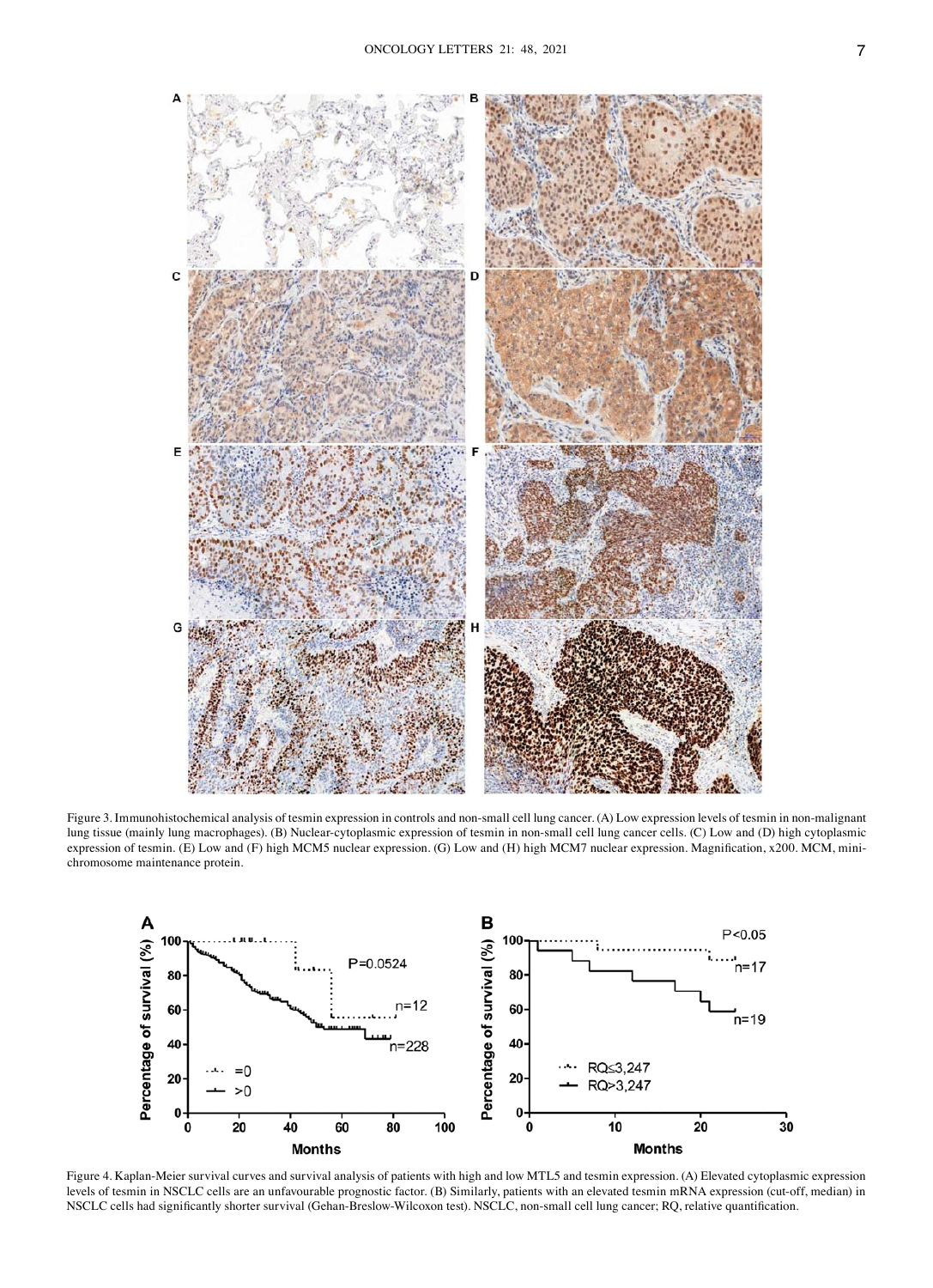| Characteristics                       | Univariate Cox analysis of survival |                 |                 |                 | Multivariate Cox analysis of survival |                 |                 |                 |
|---------------------------------------|-------------------------------------|-----------------|-----------------|-----------------|---------------------------------------|-----------------|-----------------|-----------------|
|                                       | P-value                             | Hazard<br>ratio | 95% CI<br>lower | 95% CI<br>upper | P-value                               | Hazard<br>ratio | 95% CI<br>lower | 95% CI<br>upper |
| p63 (negative vs. positive)           | 0.7645                              | 1.0680          | 0.6945          | 1.6424          |                                       |                 |                 |                 |
| TTF-1 (negative vs. positive)         | 0.8613                              | 1.0484          | 0.6168          | 1.7822          |                                       |                 |                 |                 |
| Histological type (adeno vs. SCC)     | 0.1486                              | 0.7301          | 0.4765          | 1.1187          |                                       |                 |                 |                 |
| Clinical stage (I-II vs. III-IV)      | 0.0003                              | 1.5542          | 1.2215          | 1.9775          | 0.6312                                | 1.1109          | 0.7231          | 1.7064          |
| $pT(pT1-2 vs. pT3-4)$                 | 0.0024                              | 1.5170          | 1.1593          | 1.9852          | 0.0061                                | 1.7928          | 1.1809          | 2.7216          |
| $pN$ ( $pN0$ vs. $pN1-3$ )            | 0.0023                              | 1.9072          | 1.2604          | 2.8861          | 0.0068                                | 1.4608          | 1.1105          | 1.9216          |
| Necrosis $(\%)$ (continuous)          | 0.3824                              | 0.9458          | 0.8347          | 1.0718          |                                       |                 |                 |                 |
| Histological grade $(G1 vs. G2-3)$    | 0.1886                              | 1.3095          | 0.8761          | 1.9572          |                                       |                 |                 |                 |
| Tesmin IRS $(0 \text{ vs. } 1-12)$    | 0.1184                              | 3.0555          | 0.7521          | 12.4124         |                                       |                 |                 |                 |
| Tesmin nuclear $(0 \text{ vs. } 1-4)$ | 0.3831                              | 1.2978          | 0.7225          | 2.3310          |                                       |                 |                 |                 |
| $MCM-5$ (0-2 vs. 3-4)                 | 0.4159                              | 0.8169          | 0.5019          | 1.3297          |                                       |                 |                 |                 |
| $MCM-7$ (0-2 vs. 3-4)                 | 0.5114                              | 1.3192          | 0.5770          | 3.0160          |                                       |                 |                 |                 |
| Ki-67 $(0-2 \text{ vs. } 3-4)$        | 0.8906                              | 0.9641          | 0.5730          | 1.6224          |                                       |                 |                 |                 |

Table III. Univariate and multivariate Cox analyses of overall survival of patients with non-small cell lung cancer.

IRS, immunoreactive score; MCM, minichromosome maintenance protein; TTF-1, thyroid transcription factor 1; SCC, squamous cell carcinoma of the lung.

Table IV. Univariate and multivariate Cox analyses of overall survival of patients with lung adenocarcinoma.

| Characteristics                       | Univariate Cox analysis of survival |                 |                 |                 | Multivariate Cox analysis of survival |                 |                 |                 |
|---------------------------------------|-------------------------------------|-----------------|-----------------|-----------------|---------------------------------------|-----------------|-----------------|-----------------|
|                                       | P-value                             | Hazard<br>ratio | 95% CI<br>lower | 95% CI<br>upper | P-value                               | Hazard<br>ratio | 95% CI<br>lower | 95% CI<br>upper |
| p63 (negative vs. positive)           | 0.0508                              | 1.7264          | 0.9982          | 2.9859          | 0.4915                                | 1.1647          | 0.7543          | 1.7984          |
| TTF-1 (negative vs. positive)         | 0.3777                              | 0.5910          | 0.1837          | 1.9012          |                                       |                 |                 |                 |
| Clinical stage (I-II vs. III-IV)      | 0.0056                              | 1.4877          | 1.1231          | 1.9707          | 0.5683                                | 1.1346          | 0.7352          | 1.7510          |
| $pT(pT1-2 vs. pT3-4)$                 | 0.0277                              | 1.4084          | 1.0383          | 1.9104          | 0.0068                                | 1.4608          | 1.1105          | 1.9216          |
| $pN$ ( $pN0$ vs. $pN1-3$ )            | 0.0036                              | 2.1450          | 1.2833          | 3.5852          | 0.0061                                | 1.7928          | 1.1809          | 2.7216          |
| Necrosis, $%$ (continuous)            | 0.9781                              | 0.9973          | 0.8222          | 1.2097          |                                       |                 |                 |                 |
| Histological grade $(G1 vs. G2-3)$    | 0.1548                              | 1.4197          | 0.8761          | 2.3007          |                                       |                 |                 |                 |
| Tesmin IRS $(0 \text{ vs. } 1-12)$    | 0.5856                              | 0.7525          | 0.2707          | 2.0914          |                                       |                 |                 |                 |
| Tesmin nuclear $(0 \text{ vs. } 1-4)$ | 0.2839                              | 1.4119          | 0.7514          | 2.6530          |                                       |                 |                 |                 |
| $MCM-5$ (0-2 vs. 3-4)                 | 0.6605                              | 0.8876          | 0.5213          | 1.5112          |                                       |                 |                 |                 |
| $MCM-7$ (0-2 vs. 3-4)                 | 0.3379                              | 1.5103          | 0.6499          | 3.5102          |                                       |                 |                 |                 |
| Ki-67 (0-2 vs. 3-4)                   | 0.9732                              | 1.0101          | 0.5603          | 1.8212          |                                       |                 |                 |                 |

IRS, immunoreactive score; MCM, minichromosome maintenance protein; TTF-1, thyroid transcription factor 1.

## **Discussion**

In the presented study, we have demonstrated for the first time a relationship between an increased nuclear expression of tesmin and a higher expression of MCM5 and MCM7 at the protein and mRNA levels in NSCLC. A positive correlation between the expression of tesmin and Ki-67 in NSCLC, which we have as well demonstrated in this study, was also previously observed by us (13). This indirectly indicates a relationship between the expression of tesmin and the proliferation process of NSCLC cells. The relationship of tesmin with the process of cellular proliferation has already been described on many occasions in the case of cells undergoing meiotic division (4,6‑9). A higher expression of this protein and its translocation from the cytoplasm to the cell nucleus were observed, suggesting its participation in the organization of chromatin in chromosomes (6). Furthermore, this phenomenon was intensified by the presence of zinc and cadmium ions (6‑9).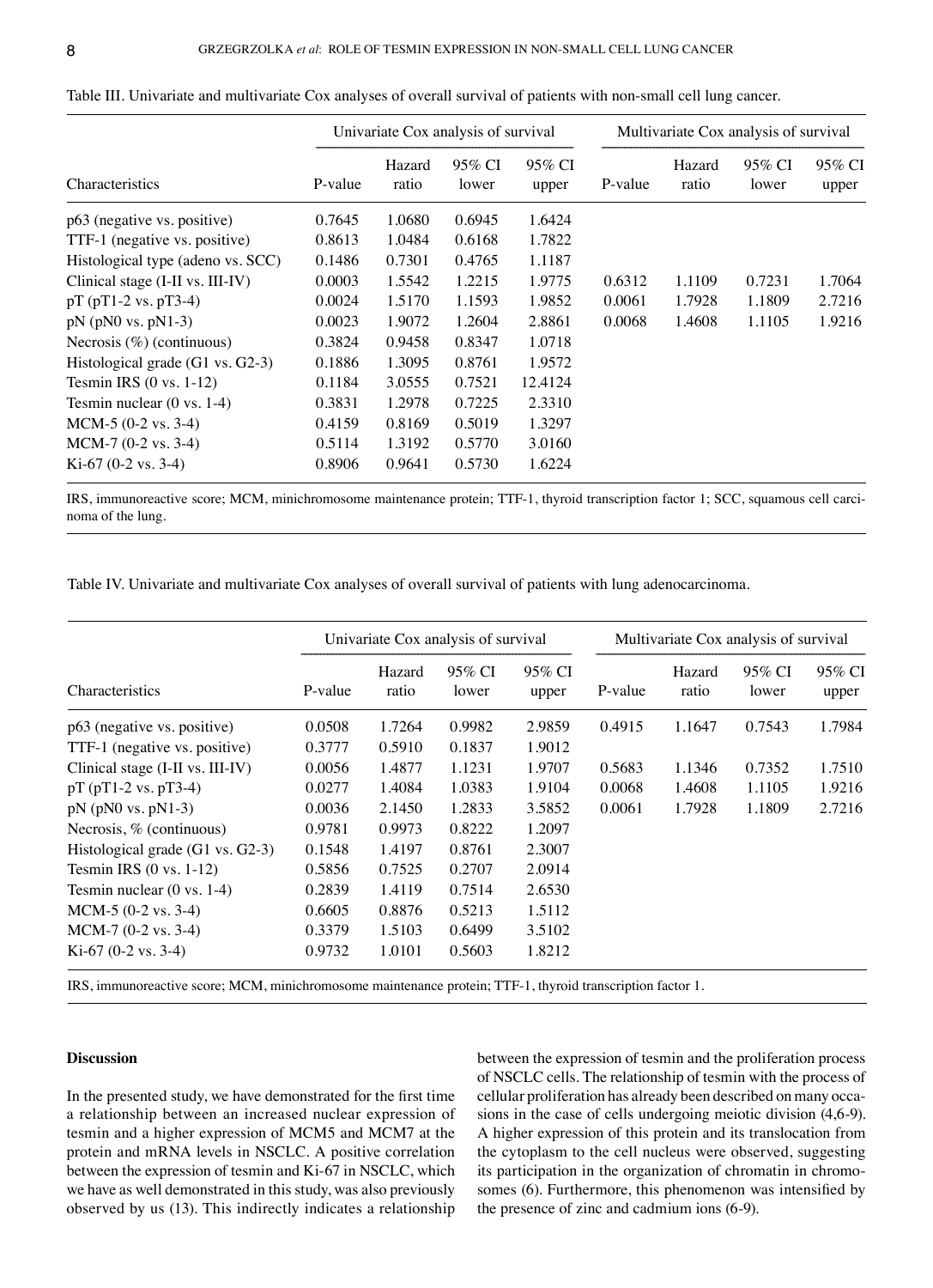| <b>Characteristics</b>                | Univariate Cox analysis of survival |              |                 |              |  |  |  |  |
|---------------------------------------|-------------------------------------|--------------|-----------------|--------------|--|--|--|--|
|                                       | P-value                             | Hazard ratio | $95\%$ CI lower | 95% CI upper |  |  |  |  |
| TTF-1 (negative vs. positive)         | 0.7255                              | 0.8774       | 0.4227          | 1.8213       |  |  |  |  |
| Clinical stage (I-II vs. III-IV)      | 0.0614                              | 1.6079       | 0.9775          | 2.6447       |  |  |  |  |
| $pT(pT1-2 vs. pT3-4)$                 | 0.0206                              | 1.9206       | 1.1052          | 3.3377       |  |  |  |  |
| $pN$ ( $pN0$ vs. $pN1-3$ )            | 0.4125                              | 1.3751       | 0.6420          | 2.9452       |  |  |  |  |
| Necrosis, $%$ (continuous)            | 0.6559                              | 0.9575       | 0.7908          | 1.1592       |  |  |  |  |
| Histological grade $(G1 vs. G2-3)$    | 0.3497                              | 0.5671       | 0.1727          | 1.8619       |  |  |  |  |
| Tesmin IRS $(0 \text{ vs. } 1-12)$    | 0.4507                              | 1.7353       | 0.4143          | 7.2686       |  |  |  |  |
| Tesmin nuclear $(0 \text{ vs. } 1-4)$ | 0.5495                              | 1.8384       | 0.2503          | 13.5045      |  |  |  |  |
| $MCM-5$ (0-2 vs. 3-4)                 | 0.9938                              | 0.9920       | 0.1321          | 7.4486       |  |  |  |  |
| $MCM-7$ (0-3 vs. 4)                   | 0.3132                              | 0.8703       | 0.5433          | 1.4610       |  |  |  |  |
| Ki-67 $(0-2 \text{ vs. } 3-4)$        | 0.4511                              | 0.7507       | 0.3562          | 1.5824       |  |  |  |  |

Table V. Univariate Cox analysis of overall survival of patients with squamous cell carcinoma of the lung.

IRS, immunoreactive score; MCM, minichromosome maintenance protein; TTF-1, thyroid transcription factor 1.

The role of tesmin in the process of proliferation of NSCLC cells is additionally confirmed by an *in vitro* experiment in which the silencing of the expression of tesmin with siRNA causes a reduction in the percentage of cells in the G2 phase of the cell cycle and a reduction of the expression of MCM5 and MCM7, which are confirmed proliferation markers also in NSCLC (16,17).

Despite this, the role of tesmin in cancer is not fully understood. An increased expression of this protein in NSCLC cells compared to the control tissue has already been described by us (13). However, contrary to the previous study, this time we were also able to show for the first time a difference in the localization of tesmin expression depending on the histological subtype of NSCLC. In cases of lung adenocarcinoma, the cytoplasmic expression of tesmin was higher than in cases of squamous cell carcinoma. In contrast, in cases of squamous cell carcinoma, the nuclear expression of tesmin was higher than in the adenocarcinomas. Similarly, the nuclear expression of MCM5 and MCM7 was also significantly higher in squamous cell carcinoma than in adenocarcinoma (data not shown in the study). This confirms that NSCLCs are a heterogeneous group of neoplasms, and squamous cell carcinomas and adenocarcinomas may have different regulatory mechanisms, something that has already been emphasized on numerous occasions (23-26). This may also indirectly indicate the participation of tesmin, MCM5 and MCM7 in the same mechanisms that influence carcinogenesis and progression in NSCLC, resulting, among others, in a higher proliferative potential of the cells for this type of tumour. A stronger nuclear expression of tesmin in squamous cell carcinoma and the alleged biological role of tesmin in the cell nucleus may suggest that tesmin plays a more important role in this subtype of NSCLC. This is confirmed by the fact that a different profile of genes and a different expression of markers in adenocarcinoma and squamous cell lung carcinoma have already been indicated numerous times (26).

The positive correlations between the expression of tesmin (*MLT5*) and MCM5 and MCM7 at the level of the

protein (IHC) and the mRNA isolated from tumour cells by using the laser microdissection method may indicate the mutual regulation of these proteins. Sanada *et al* (27) suggested that the *miR‑143* molecule is involved in the regulation of the expression of  $MTL5$  and another member of the MCM-MCM4 protein family, among others. Taking into account the already known function of the proteins from the MCM family in DNA replication, perhaps tesmin is also involved in this process, all the more so because there are reports that suggest a possible role of tesmin in the organization of chromatin during meiotic divisions (4). It is possible that tesmin has a similar function in carcinogenesis and mitotic divisions of NSCLC cells.

Due to the fact that tesmin is indicated as a co‑activator that differentiates the activity of the ligands aldosterone and deoxycorticosterone for the mineralocorticoid receptor (this receptor is a ligand-dependent transcription factor), it can be assumed that tesmin, as a co‑activator, may regulate the expression of other genes, e.g. those related to the proliferation process (28). However, this hypothesis would require further, more detailed research.

Moreover, as in our previous study, we were also able to demonstrate that an increased expression of tesmin is a negative prognostic factor in NSCLC, both at the mRNA and the IHC levels (13). A similar role of the expression of *MTL5* was indicated by Sanada *et al* (27). This proves that tesmin may have a significant effect on the progression of NSCLC.

One of the limitation of the study was lack of clinical data in the form of presence of the EGFR gene mutation. This is due the fact that the mutation testing of NSCLC in Poland is not routinely performed in cases of I and II stage of non‑small cell lung cancer. The cases in these stages that are mostly treated surgically and constitute the dominant group of cases in the presented study. Unfortunately, we also do not have such clinical data for a much smaller group of patients in stage III and IV. Because the main cause of the EGFR gene mutation is smoking we compared the expression of tesmin in smokers and non‑smokers but we did not reveal any significant differences in the expression of tesmin in these groups.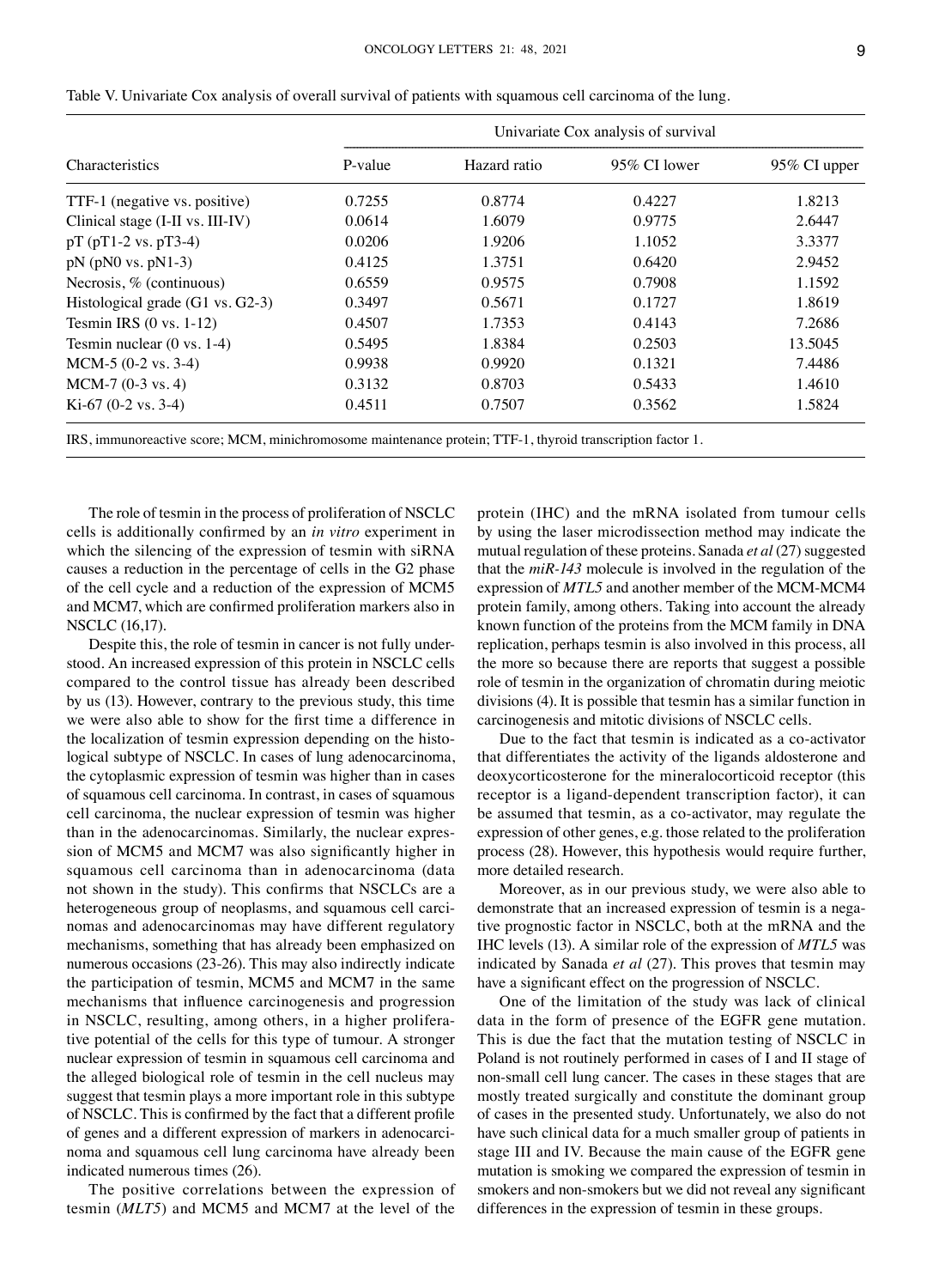The present study was carried out using the NCI-H1703 squamous cell carcinoma because the analysis of *MTL5* mRNA expression isolated by laser capture microdissection from NSCLC cases shown that the *MTL5* expression was higher in squamous cell carcinoma cases than in adenocarcinoma cases. The results of IHC analysis also shown that the nuclear expression of tesmin was significantly higher in squamous cell carcinoma cases than in adenocarcinoma cases. Moreover, it seems that the biological activity of the tesmin protein is dominant in the cell nucleus (7,28,29). In addition, on the basis of previous research in which we showed the highest nuclear expression of tesmin in the NCI-H1703 cell line we assumed that this cell line would be most suitable for our research (13). However using only one cell line could be also limitation of our study

In conclusion, the role of tesmin in NSCLC seems to be related to the cell proliferation process of this tumour, and a worse prognosis of NSCLC patients with a higher expression of it may indicate the role of this protein in the progression of NSCLC.

# **Acknowledgements**

Not applicable.

# **Funding**

The present study was supported by the National Science Centre, Poland, under the programme 'Preludium 12' project no. 2016/23/N/NZ5/02570.

#### **Availability of data and materials**

The datasets used and/or analyzed during the current study are available from the corresponding author on reasonable request.

### **Authors' contributions**

JG designed the study, evaluated the IHC reaction, prepared the database, performed the statistical analysis, analysed the results and created a draft of the manuscript. PSG evaluated the IHC reaction and prepared the database. AG performed microdissection, isolation of mRNA and quantitative PCR analysis. MO, KR and NGP prepared all *in vitro* experiments and analysed the results. AP prepared the IHC analysis and analysed the results. MPO, BW and AR obtained *in vivo* material from patients, collected clinical data of patients, prepared the database and analysed the results. MPO and PD reviewed and edited the manuscript. PD supervised methodical all experiments, analysed the results, prepared, reviewed and edited manuscript. All authors agree to be accountable for all aspects of the research in ensuring that the accuracy or integrity of any part of the work are appropriately investigated and resolved. All authors read and approved the final manuscript.

### **Ethics approval and consent to participate**

The experiment was performed in accordance with the ethical standards and following approval of the Ethics Committee of

Wroclaw Medical University (decision no. KB 455/2009 and KB 40/2017) and all patients provided a written statement of informed consent for the use of the material samples for scientific research.

## **Patient consent for publication**

Not applicable.

## **Competing interests**

The authors declare that they have no competing interests.

#### **References**

- 1. Brambilla E and Travis WD: Lung cancer. In: Word Cancer Report 2014. Stewart BW and Wild CP (eds). World Health Organization, Lyon, pp350‑361, 2014.
- 2. Ettinger DS, Akerley W, Bepler G, Blum MG, ChangA, CheneyRT, Chirieac LR, D'Amico TA, Demmy TL, Ganti AK, *et al*; NCCN non‑small cell lung cancer panel members: Non‑small cell lung cancer. J Natl Compr Canc Netw 8: 740‑801, 2010.
- 3. Camidge DR, Dziadziuszko R, Peters S, Mok T, Noe J, NowickaM, Gadgeel SM, Cheema P, Pavlakis N, de Marinis F, *et al*: Updated efficacy and safety data and impact of the EML4‑ALK fusion variant on the efficacy of alectinib in untreated ALK‑positive advanced non‑small cell lung cancer in the global phase III ALEX study. J Thorac Oncol 14: 1233‑1243, 2019.
- 4. Sutou S, Miwa K, Matsuura T, Kawasaki Y, Ohinata Y and Mitsui Y: Native tesmin is a 60‑kilodalton protein that undergoes dynamic changes in its localization during spermatogenesis in mice. Biol Reprod 68: 1861-1869, 2003.
- 5. HUGO Gene Nomenclature Committee: http://www.genenames. org. Accessed May 30, 2020.
- 6. Grzegrzółka J, Podhorska‑Okołów M, Krawczuk Z and Dzięgiel P: The role of tesmin in the physiology and pathogenesis of human diseases. Postepy Hig Med Dosw 73: 762‑767, 2019.
- 7. Matsuura T, Kawasaki Y, Miwa K, Sutou S, Ohinata Y, Yoshida F and Mitsui Y: Germ cell‑specific nucleocytoplasmic shuttling protein, tesmin, responsive to heavy metal stress in mouse testes. J Inorg Biochem 88: 183‑191, 2002.
- 8. Olesen C, Møller M and Byskov AG: Tesmin transcription is regulated differently during male and female meiosis. Mol Reprod Dev 67: 116‑126, 2004.
- 9. Coyle P, Philcox JC, Carey LC and Rofe AM: Metallothionein: The multipurpose protein. Cell Mol Life Sci 59: 627‑647, 2002.
- 10. Maremanda KP, Khan S and Jena G: Zinc protects cyclophosphamide‑induced testicular damage in rat: Involvement of metallothionein, tesmin and Nrf2. Biochem Biophys Res Commun 445: 591‑596, 2014.
- 11. Oh JH, Yang JO, Hahn Y, Kim MR, Byun SS, Jeon YJ, Kim JM, Song KS, Noh SM, Kim S, *et al*: Transcriptome analysis of human gastric cancer. Mamm Genome 16: 942‑954, 2005.
- 12. Fic M, Pula B, Rogala K and Dziegiel P: Role of metallothionein expression in gastrointestinal cancers. Postepy Biol Komorki 40: 5‑20, 2013.
- 13. Grzegrzolka J, Gomulkiewicz A, Olbromski M, Glatzel‑Plucinska N, Piotrowska A, Ratajczak‑Wielgomas K, Rzechonek A, Podhorska‑Okolow M, Krawczuk Z and Dziegiel P: Expression of tesmin (MTL5) in non small cell lung cancer: A preliminary study. Oncol Rep 42: 253‑262, 2019.
- 14. Jankowska‑Konsur A, Kobierzycki C, Reich A, Grzegrzolka J, MajJ and Dziegiel P: Expression of MCM‑3 and MCM‑7 in primary cutaneous T‑cell lymphomas. Anticancer Res 35: 6017‑6026, 2015.
- 15. Yu S, Wang G, Shi Y, Xu H, Zheng Y and Chen Y: MCMs in Cancer: Prognostic Potential and Mechanisms. Anal Cell Pathol (Amst) 2020: 3750294, 2020.
- 16. Honeycutt KA, Chen Z, Koster MI, Miers M, Nuchtern J, Hicks J, Roop DR and Shohet JM: Deregulated minichromosomal maintenance protein MCM7 contributes to oncogene driven tumorigenesis. Oncogene 25: 4027‑4032, 2006.
- 17. Mukherjee G, Muralidhar B, Bafna UD, Laskey RA and ColemanN: MCM immunocytochemistry as a first line cervical screening test in developing countries: A prospective cohort study in a regional cancer centre in India. Br J Cancer 96: 1107‑1111, 2007.